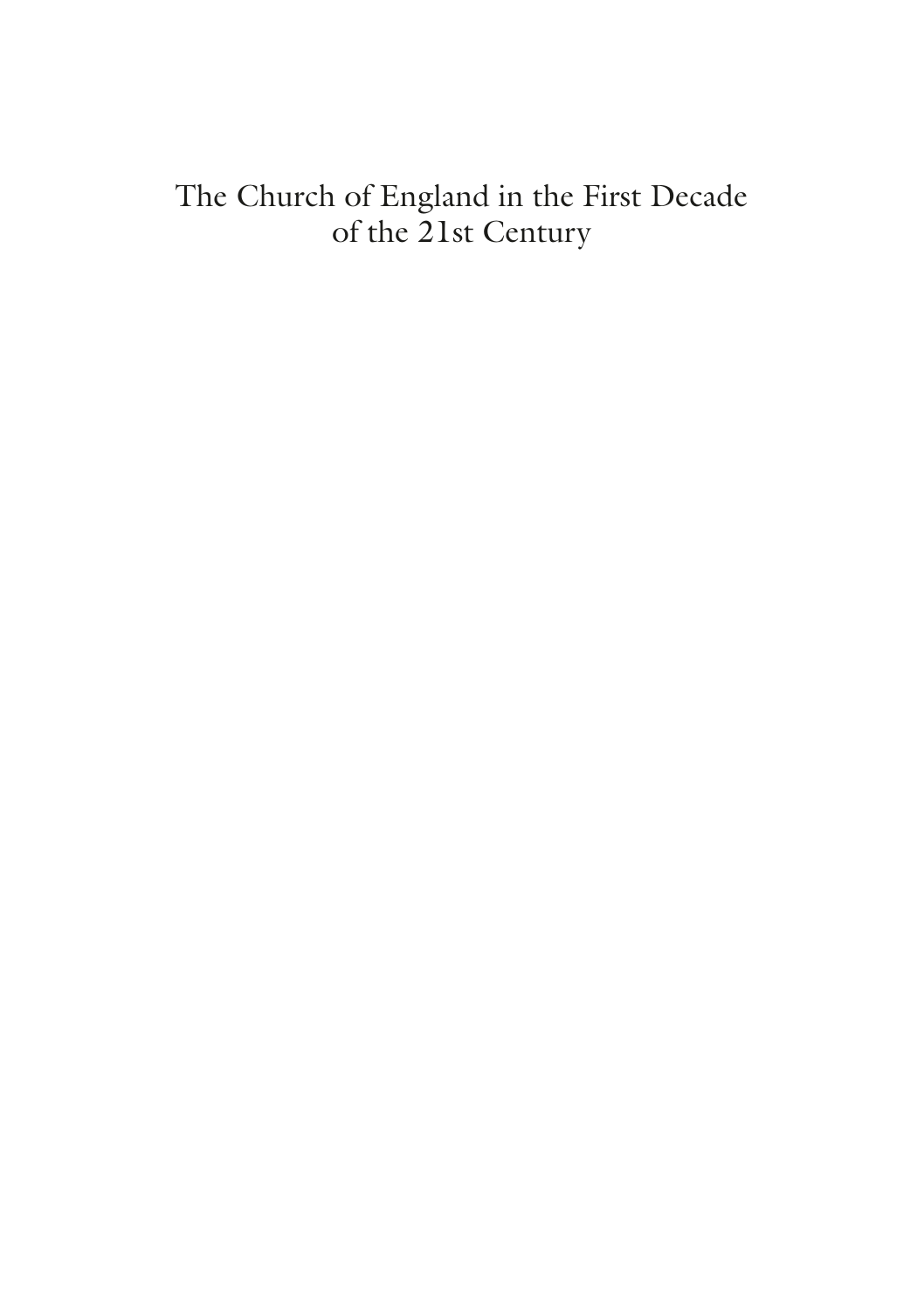Andrew Village

# The Church of England in the First Decade of the 21st **Century**

Findings from the *Church Times* Surveys

palgrave macmillan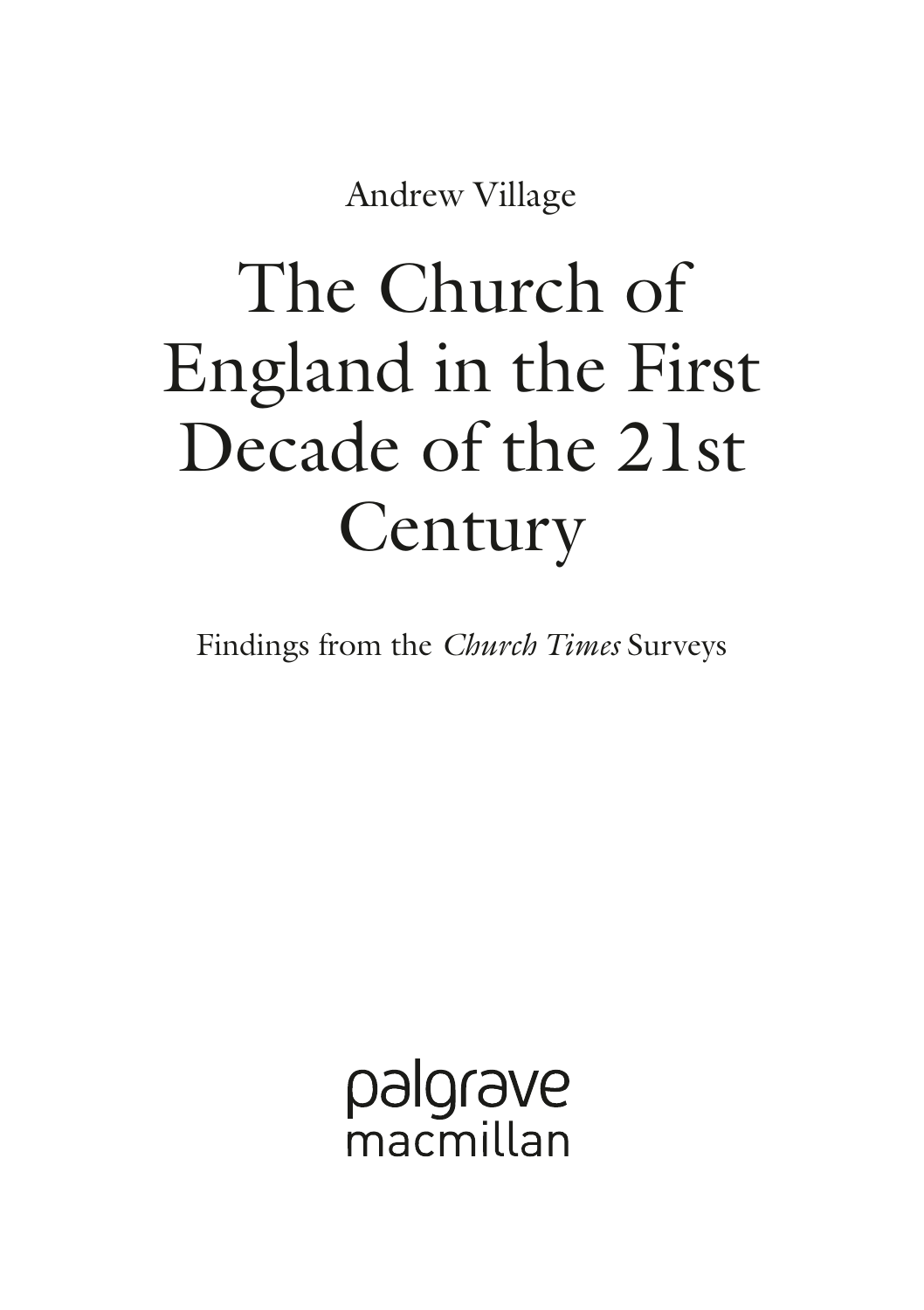Andrew Village York St John University York, UK

#### ISBN 978-3-030-04527-2 ISBN 978-3-030-04528-9 (eBook) <https://doi.org/10.1007/978-3-030-04528-9>

Library of Congress Control Number: 2018962027

© The Editor(s) (if applicable) and The Author(s), under exclusive license to Springer Nature Switzerland AG 2018

This work is subject to copyright. All rights are solely and exclusively licensed by the Publisher, whether the whole or part of the material is concerned, specifcally the rights of translation, reprinting, reuse of illustrations, recitation, broadcasting, reproduction on microflms or in any other physical way, and transmission or information storage and retrieval, electronic adaptation, computer software, or by similar or dissimilar methodology now known or hereafter developed.

The use of general descriptive names, registered names, trademarks, service marks, etc. in this publication does not imply, even in the absence of a specifc statement, that such names are exempt from the relevant protective laws and regulations and therefore free for general use. The publisher, the authors and the editors are safe to assume that the advice and information in this book are believed to be true and accurate at the date of publication. Neither the publisher nor the authors or the editors give a warranty, express or implied, with respect to the material contained herein or for any errors or omissions that may have been made. The publisher remains neutral with regard to jurisdictional claims in published maps and institutional affliations.

Cover credit: Rob Melnychuk/Getty Images

This Palgrave Macmillan imprint is published by the registered company Springer Nature Switzerland AG

The registered company address is: Gewerbestrasse 11, 6330 Cham, Switzerland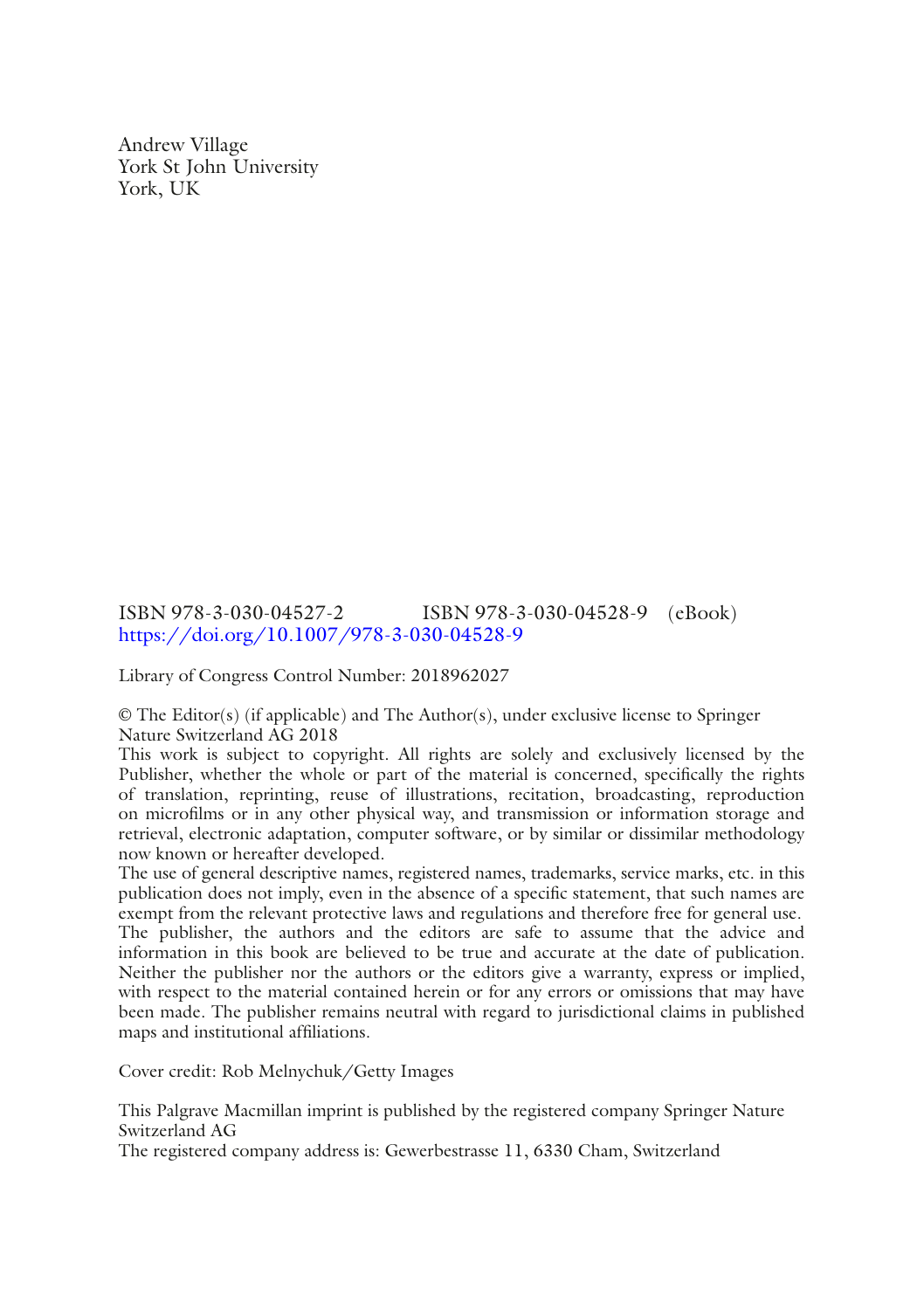*To Leslie J. Francis, Mentor, Colleague, and Friend*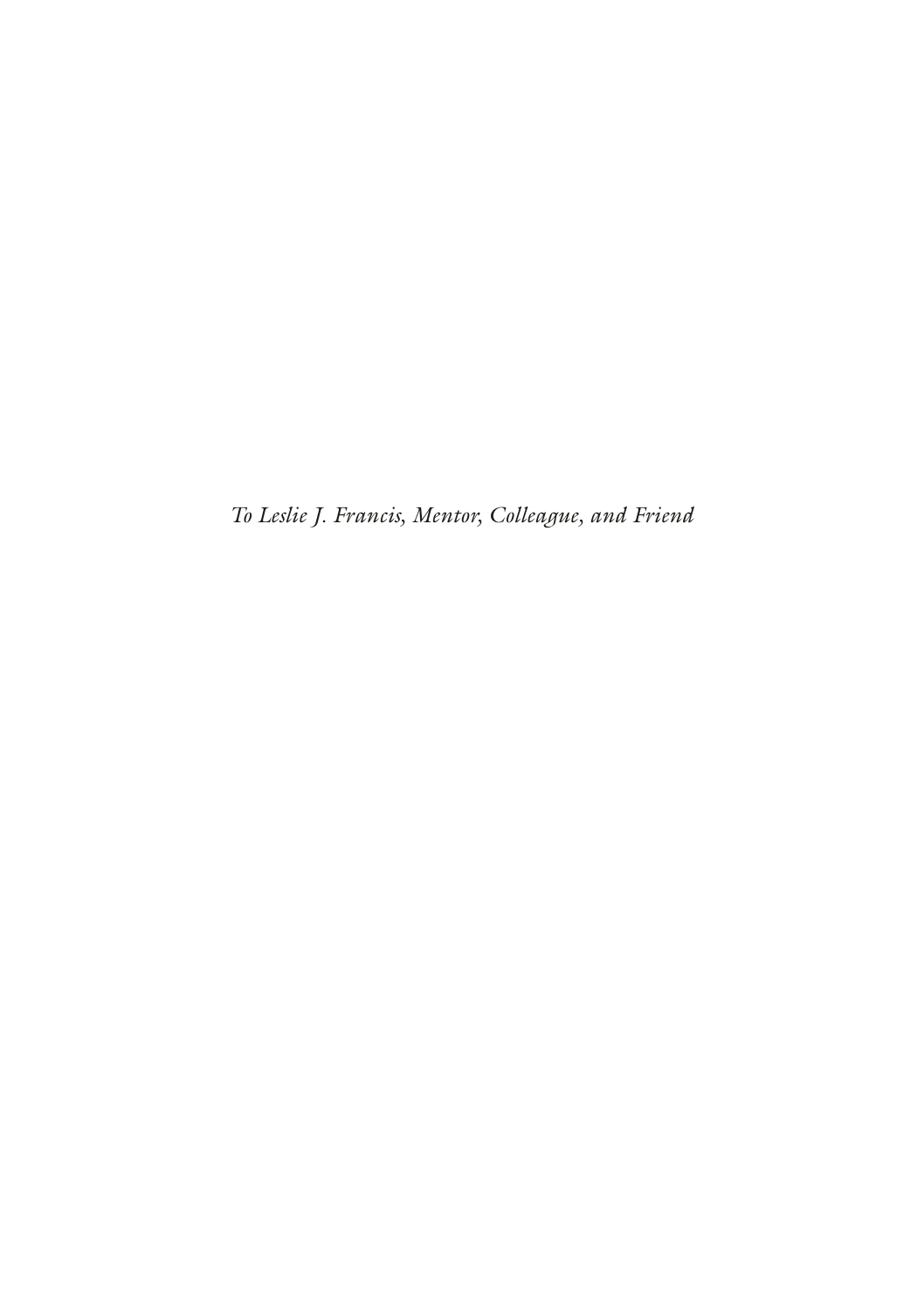#### **PREFACE**

The start of the twenty-frst century was an interesting time for the Church of England. Historians looking back at this period may draw attention to the major controversies that raged over issues such as how to move on from ordaining women as priests to also ordaining them as bishops, or what to do about the rapidly changing attitudes in Britain to same-sex relationships. They may note other important initiatives that the Church was trying to progress that tended not to make the headlines of the national press, such as Fresh Expressions of Church or the expansion of church secondary schools. If they are typical historians, they will glean their data from official documents, minutes of meetings, media reports and the like. While this may give a good idea of what the people who were in charge were thinking, it might miss out on understanding what the people who comprised the bulk of the Church of England made of all this. They might also miss out on what such people believed about more mundane matters that were not hitting the headlines at the time.

This book is about two surveys that were intended to try and understand the beliefs, attitudes and opinions of the grass roots of the Church of England. Both surveys sampled readers of the *Church Times* newspaper, which ran detailed questionnaires assessing a range of opinions, beliefs and attitudes in 2001 and 2013. The total returns of over 9000 in 2001 and just less than 5000 in 2013 represented about 27 and 21% of the readership of the newspaper at the time. While this sort of 'convenience' sample has its limitations, it is (as discussed in Chapter [2\)](http://dx.doi.org/10.1007/978-3-030-04528-9_2)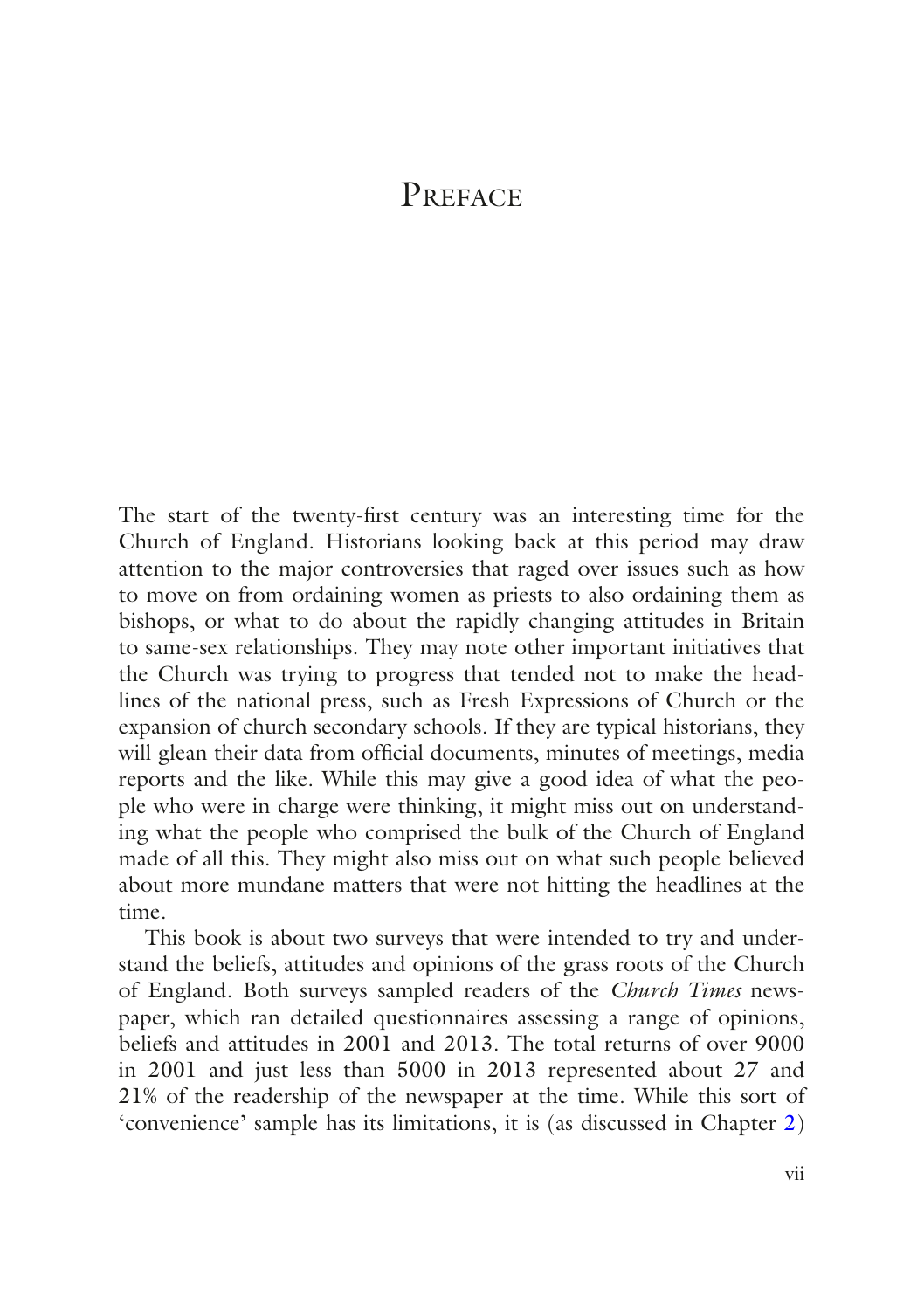one of the best measures we currently have of what the rank and fle of the Church of England believe about their faith and their Church. The frst survey was organized by Leslie Francis, Mandy Robbins and Jeff Astley; the results were reported in the *Church Times* in 2002 and subsequently in their book *Fragmented faith*. The data set also proved to be a valuable resource for academic articles examining a range of more specifc questions about beliefs and attitudes in this part of the Anglican Church. I began working on the 2001 data set in 2007 and appreciated the way that Leslie and his co-workers made the data freely available. We always felt that running a repeat survey would be invaluable, and the opportunity came to do so at rather short notice in early summer 2013. Leslie Francis and I organized this second survey, and I was responsible for collating and managing the data set. We had learnt from working with the frst survey which questions were the most useful, and although there were some new things were wanted to do, we also recognized the value of repeating some of the same items in the same form so that we could see how opinions changed between the two surveys. That is what this book is about. We decided that for this aspect of the data, I was best placed to analyze and report the results, so while Leslie has offered advice and help throughout,  $\tilde{I}$  am solely responsible for any errors or failings in this book.

This book is intended to report the second survey, but in a way that asks two particular questions. The frst is whether the differences in opinions between various groups in the Church that were noted in 2001 remain when the new data are added and subject to slightly more sophisticated statistical analysis. *Fragmented faith* took sections of the Church at a time (e.g., lay people or clergy) and examined differences between particular groups (e.g., young and old, Anglo-catholics and Evangelicals). The presentation here treats the whole data set together and uses multiple regression analysis to test for differences after controlling for other factors. This means overall differences between the surveys can be tested after allowing for the different profles of the two samples.

The second question looks in more detail at the changes between the surveys. The Church of England certainly changed its practice in respect of matters such as the remarriage of divorcees in church and was busy debating the possibility of ordaining women as bishops or whether to allow practicing homosexuals to be ordained. This sort of activity must be accompanied by changes in beliefs, which might happen because everyone shifts their opinion at the same time or because new ideas,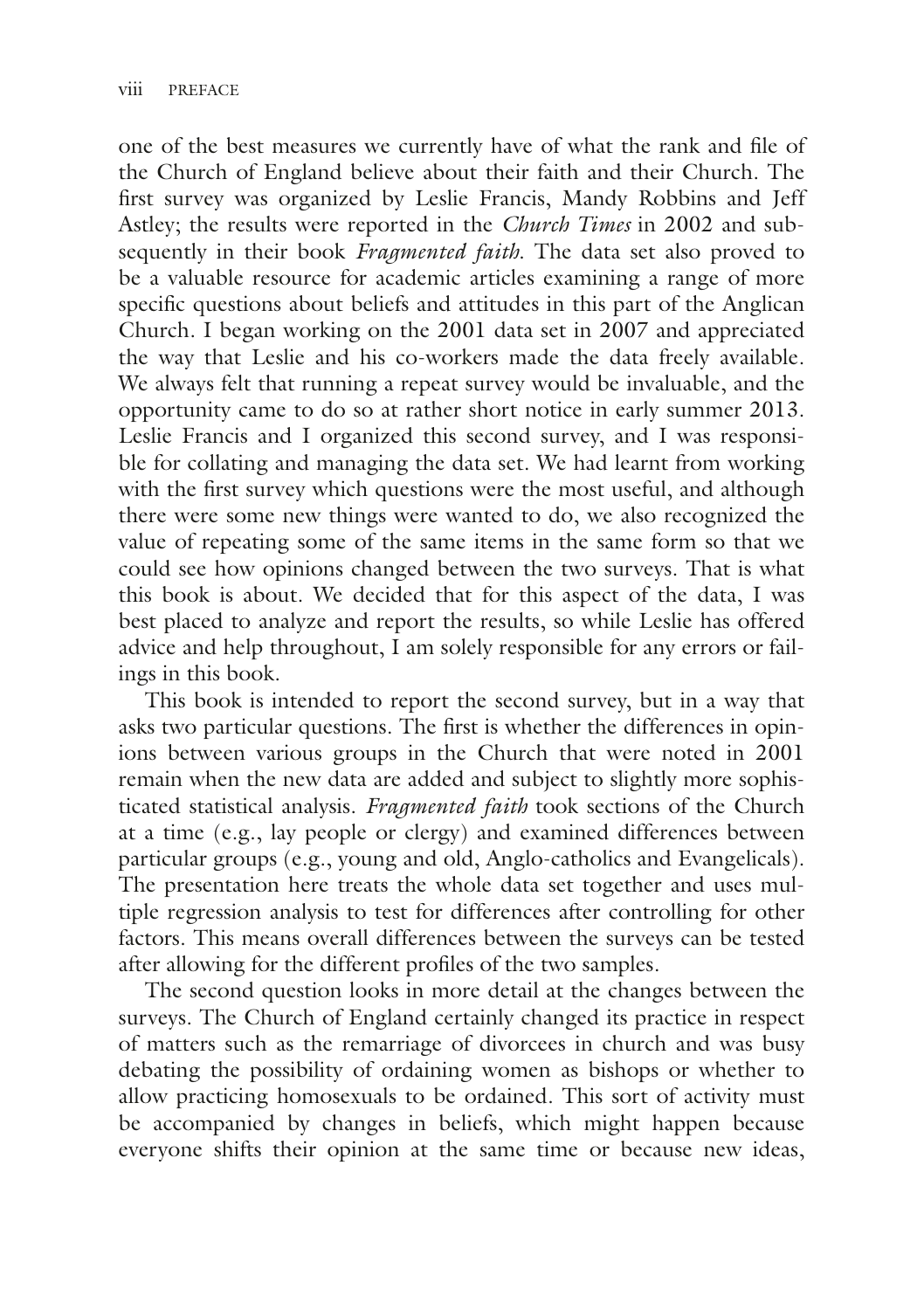often held by younger people, gradually take over as one generation gives way to the next. As well as looking at the overall change in opinion between surveys, the data also allow us to see whether opinions shifted in particular birth cohorts, indicating that there has been a change of mind rather than just a change of the guard. This analysis is done separately among people from the three main traditions of the Church, namely Anglo-catholic, Broad church and Evangelical. This further allows us to see if opinions moved in the same way in these three traditions, or whether there were pockets of innovation or resistance.

The two surveys covered a lot of ground, asking questions on a wide range of matters that included personal details, worship patterns, theological beliefs and moral attitudes. Not all the items were repeated in the second survey, but a number were, and this book uses  $28$  such items. Chapters [3–](http://dx.doi.org/10.1007/978-3-030-04528-9_3)[10](http://dx.doi.org/10.1007/978-3-030-04528-9_10) report on different topics, and each gives the results of two or more items related to that topic. The introduction to the chapters sets the scene of what was happening in in the Church of England or more widely in England in the period before and after the turn of the century. The data are then reported using graphs rather than tables, and each chapter concludes by refecting on what the results have shown. The fnal chapter slices the cake differently by frst looking at the independent variables (sex, age, education, etc.) one at a time and asking how they generally related to opinions, and then by summarizing the changes in opinions between the two surveys.

This is a book of data, and there is lots of it. The aim has been to try and present it in a way that allows readers to grasp the key fndings easily, without wading through detailed tables of numbers. Instead, I have used graphical presentation in a format that is repeated for each item being analyzed. I have in the past apologized for my use of statistics and graphs, especially when giving talks to church people, but have been chastised for perpetuating a fear of all things mathematical. Most people should be able to grasp the key features of the data from the two main types of graph used throughout the book once they understand what they each display. The analyses used to produce the fgures are described in Chapter [2](http://dx.doi.org/10.1007/978-3-030-04528-9_2), and it is also worth looking at Appendix 2.1, which explains how to interpret the graphs. This is especially important for the cohort analysis because the presentation is not typical of most cohort graphs, which are based on much longer runs of surveys.

For those who prefer results in words rather than fgures, I have tried to summarize the key points in the text of the 'Exploring the data'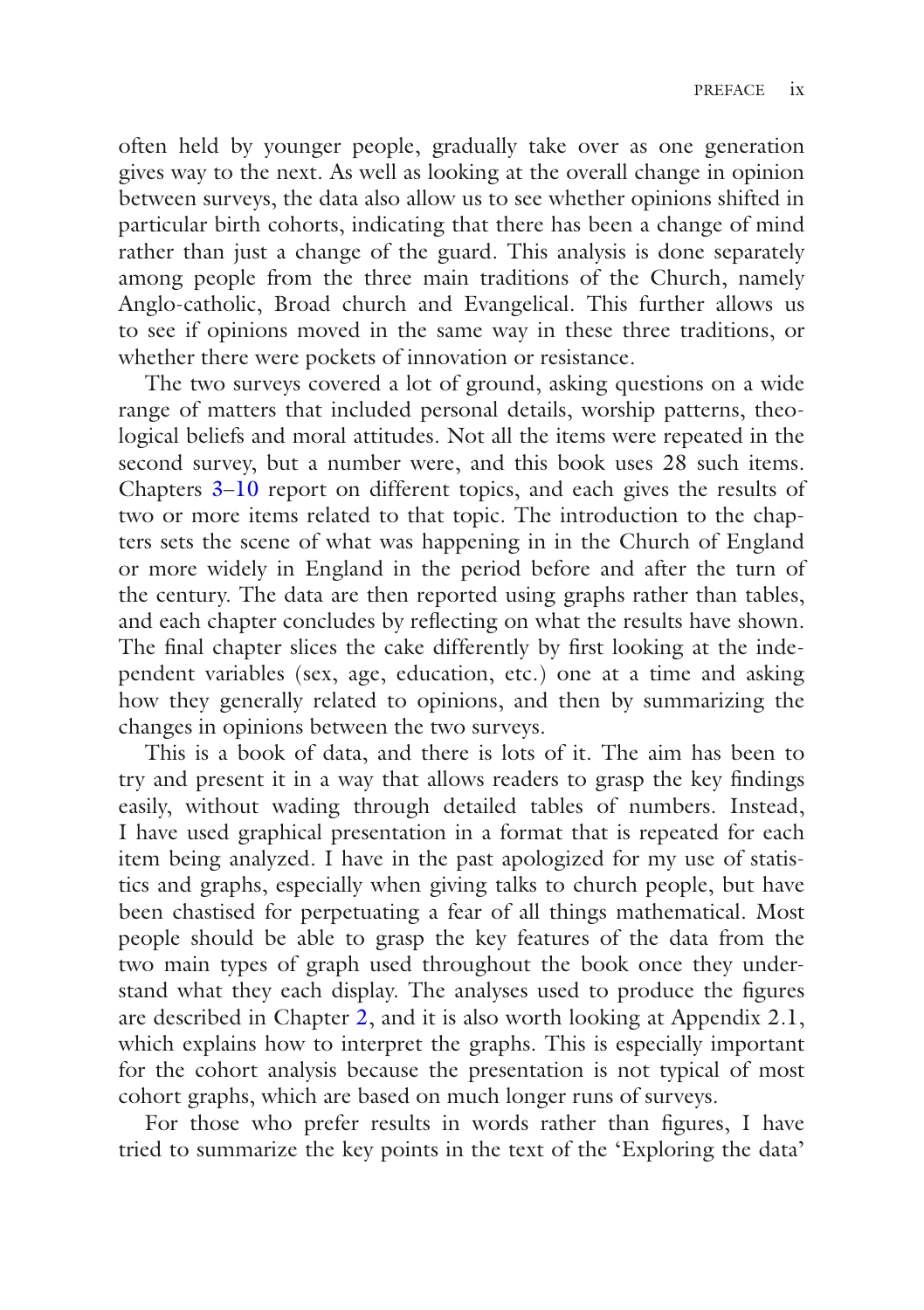section in each chapter. This means the text can be read with little attention to the graphs and should still make some sense. Those who like to get a quick impression of what is going on will probably just use the graphs instead of reading the results sections in detail.

I was not involved in the frst *Church Times* survey, and I thank Leslie Francis and his colleagues for giving me free access to all the data. Leslie in particular has been generous in encouraging me to use the data sets to produce articles and this book. I would also like to thank and congratulate those who edited the *Church Times* for supporting the survey and allowing the data to be used as it has been. Finally, it is most important to thank all those *Church Times* readers who took the time to complete and return the survey. It can be stimulating to complete questionnaires, as many have told me over the years. It can also be tedious and frustrating, as many have also told me over the years. We have been gifted a valuable historical and practical resource because those who participated generously shared their beliefs and opinions.

York, UK Andrew Village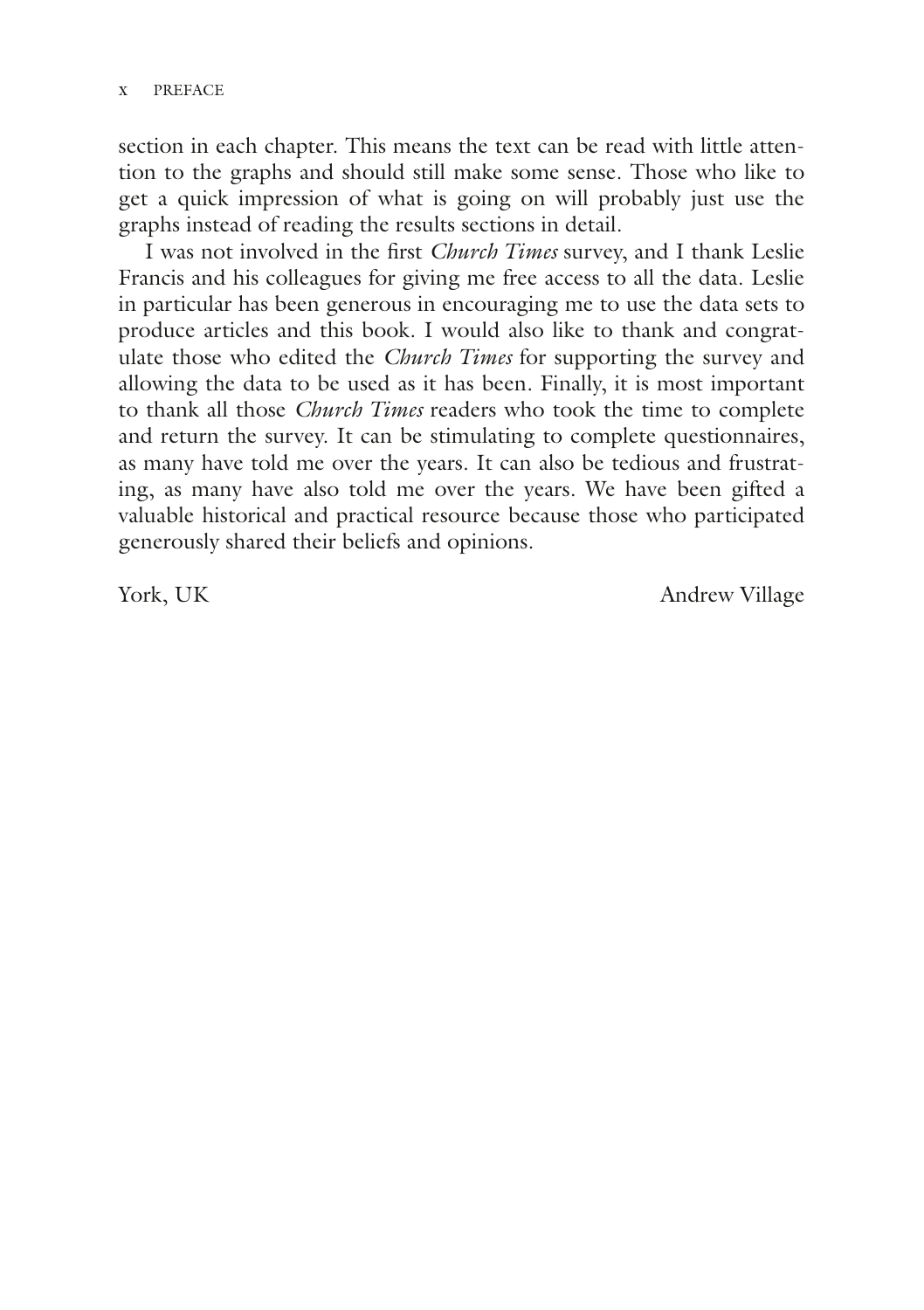## **CONTENTS**

| 1                       | <b>Introduction</b>             | 1   |
|-------------------------|---------------------------------|-----|
| $\overline{\mathbf{2}}$ | The Surveys and the Analysis    | 23  |
| $\overline{\mathbf{3}}$ | <b>Basic Beliefs</b>            | 45  |
| $\overline{\textbf{4}}$ | <b>Marriage and Divorce</b>     | 73  |
| 5                       | <b>Women in Leadership</b>      | 97  |
| 6                       | <b>Sexual Orientation</b>       | 117 |
| 7                       | <b>Confidence in Leadership</b> | 137 |
| 8                       | Discipleship                    | 159 |
| 9                       | <b>Belonging and Serving</b>    | 179 |
| 10                      | <b>Church Schools</b>           | 213 |
| 11                      | <b>Conclusions</b>              | 233 |
| <b>Index</b>            |                                 | 259 |
|                         |                                 | Xİ  |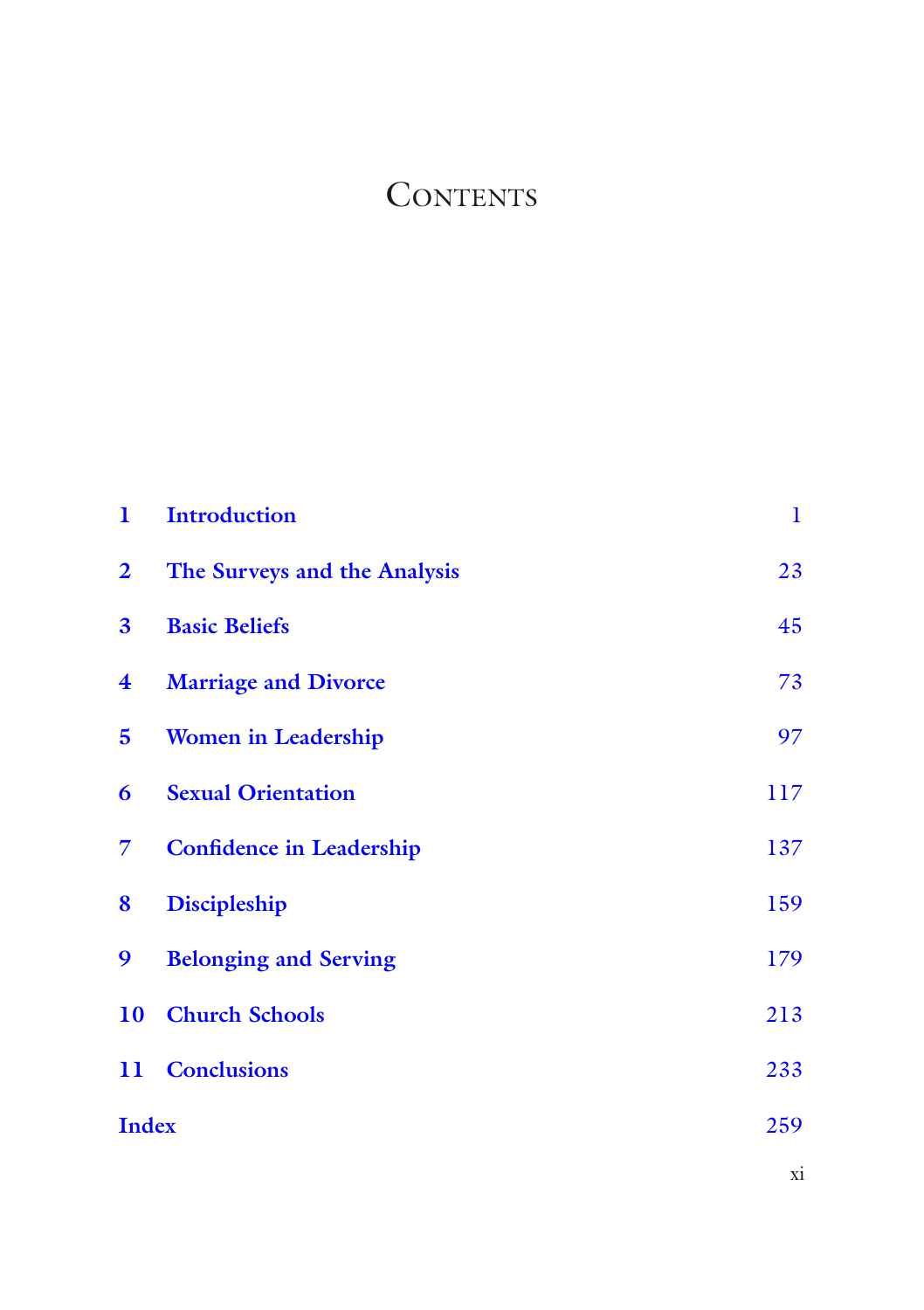# LIST OF FIGURES

| 34<br>39<br>40 |
|----------------|
|                |
|                |
|                |
|                |
|                |
| 40             |
| 51             |
| 53             |
| 55             |
| 56             |
| 58             |
| 59             |
| 60             |
| 62             |
| 63             |
| 66             |
| 67             |
|                |
| 81             |
|                |
| 83             |
|                |
| 84             |
|                |
| 86             |
|                |

xiii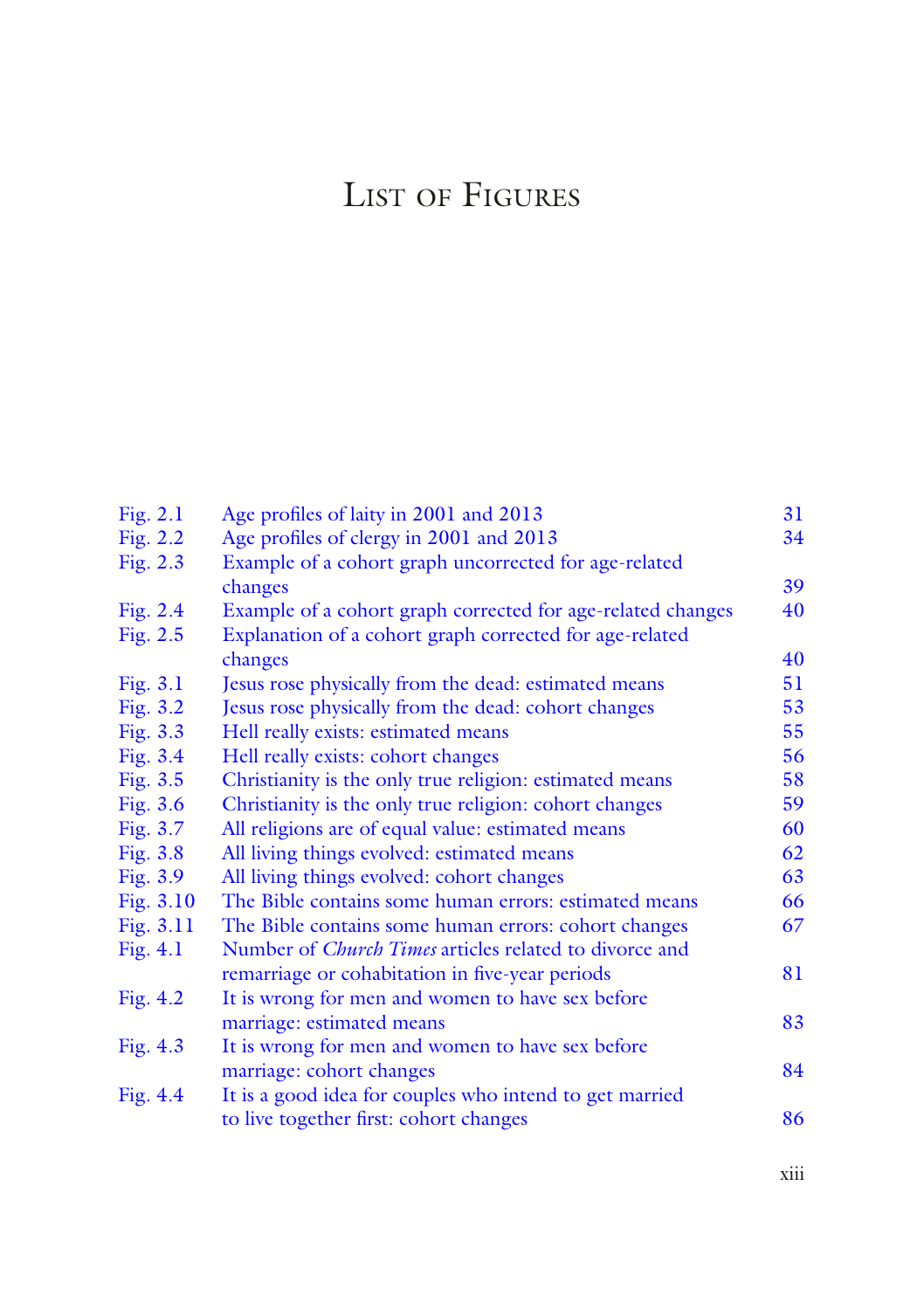| Fig. 4.5   | I am in favour of divorced people being remarried               |     |
|------------|-----------------------------------------------------------------|-----|
|            | in church: estimated means                                      | 87  |
| Fig. 4.6   | I am in favour of divorced people being remarried               |     |
|            | in church: cohort changes                                       | 89  |
| Fig. 4.7   | I am in favour of divorced and remarried bishops:               |     |
|            | estimated means                                                 | 90  |
| Fig. $4.8$ | I am in favour of divorced and remarried bishops:               |     |
|            | cohort changes                                                  | 91  |
| Fig. $5.1$ | Number of Church Times articles related to women's              |     |
|            | ordination in 5-year periods                                    | 102 |
| Fig. 5.2   | I am in favour of the ordination of women as priests:           |     |
|            | estimated means                                                 | 106 |
| Fig. 5.3   | I am in favour of the ordination of women as priests:           |     |
|            | cohort changes                                                  | 108 |
| Fig. 5.4   | I am in favour of the ordination of women as bishops:           |     |
|            | estimated means                                                 | 109 |
| Fig. 5.5   | I am in favour of the ordination of women as bishops:           |     |
|            | cohort changes                                                  | 110 |
| Fig. 6.1   | Number of <i>Church Times</i> articles related to homosexuality |     |
|            | in five-year periods                                            | 124 |
| Fig. $6.2$ | It is wrong for people of the same gender to have sex:          |     |
|            | estimated means                                                 | 126 |
| Fig. $6.3$ | It is wrong for people of the same gender to have sex:          |     |
|            | cohort changes                                                  | 128 |
| Fig. $6.4$ | I am in favour of the ordination of practicing homosexuals      |     |
|            | as priests: estimated means                                     | 130 |
| Fig. 6.5   | I am in favour of the ordination of practicing homosexuals      |     |
|            | as priests: cohort changes                                      | 131 |
| Fig. 7.1   | I have confidence in the leadership given by my diocesan        |     |
|            | bishop: estimated means                                         | 143 |
| Fig. 7.2   | I have confidence in the leadership given by my diocesan        |     |
|            | bishop: cohort changes                                          | 144 |
| Fig. 7.3   | I have confidence in the leadership given by the Archbishop     |     |
|            | of Canterbury: estimated means                                  | 145 |
| Fig. 7.4   | I have confidence in the leadership given by the Archbishop     |     |
|            | of Canterbury: cohort changes                                   | 147 |
| Fig. 7.5   | I have confidence in the leadership given by the General        |     |
|            | Synod: estimated means                                          | 148 |
| Fig. $7.6$ | I have confidence in the leadership given by the General        |     |
|            | Synod: cohort changes                                           | 149 |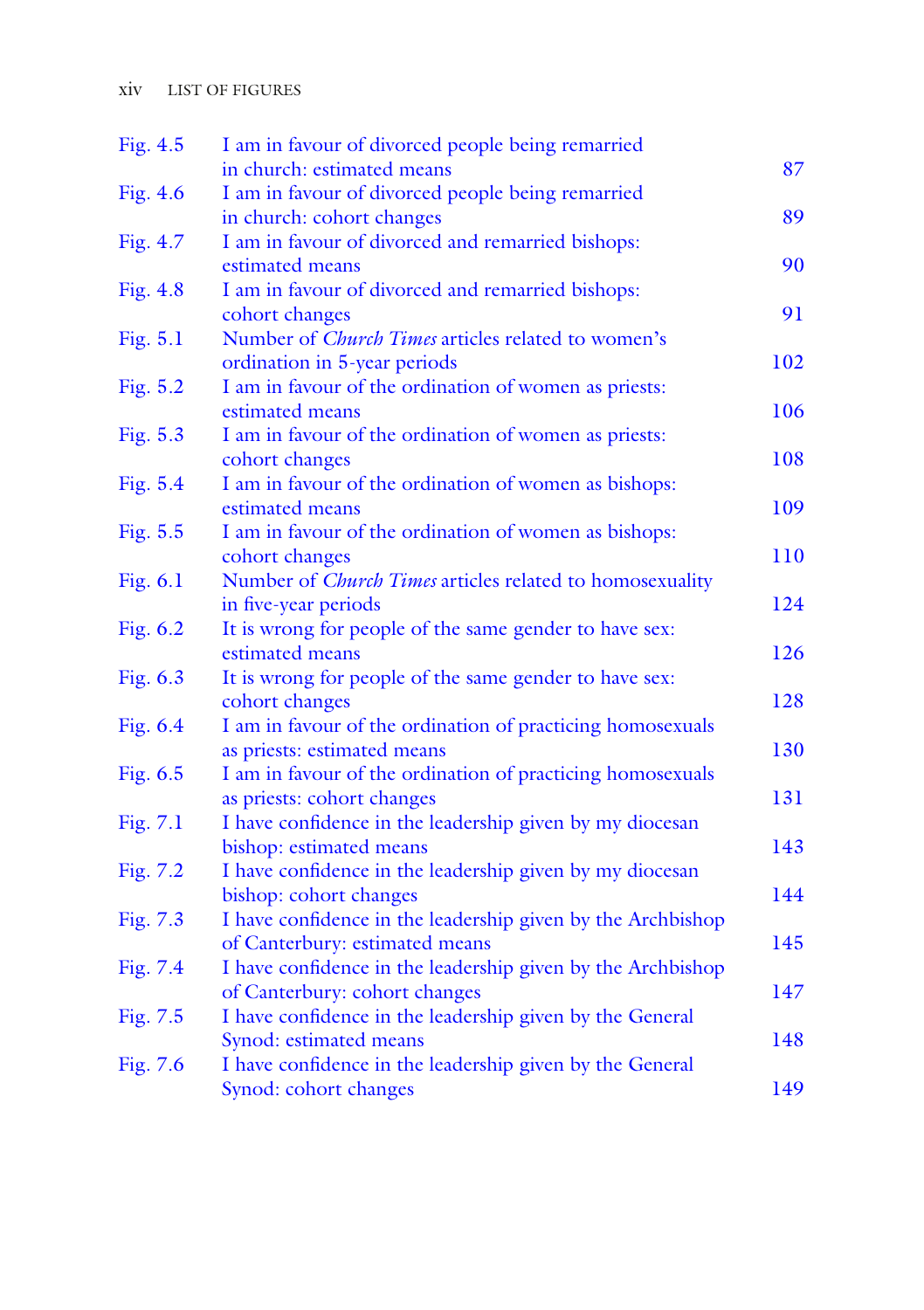| Fig. 7.7  | Support for the ordination of women bishops in relation                                                          |            |
|-----------|------------------------------------------------------------------------------------------------------------------|------------|
|           | to confidence in General Synod (Note Anglo-catholic,<br>solid squares; Broad church, solid circles; Evangelical, |            |
|           |                                                                                                                  | 151        |
|           | open circles. Error bars are 95% confidence limits)                                                              |            |
| Fig. 7.8  | Support for the ordination of practicing homosexual                                                              |            |
|           | bishops in relation to confidence in General Synod                                                               |            |
|           | (Note Anglo-catholic, solid squares; Broad church, solid                                                         |            |
|           | circles; Evangelical, open circles. Error bars are 95%                                                           |            |
|           | confidence limits)                                                                                               | 152        |
| Fig. 8.1  | I would welcome opportunities to learn about                                                                     |            |
|           | the Christian faith: estimated means                                                                             | 167        |
| Fig. 8.2  | I would welcome opportunities to learn about                                                                     |            |
|           | the Christian faith: cohort changes                                                                              | 169        |
| Fig. 8.3  | I am growing in my Christian faith: estimated means                                                              | 170<br>171 |
| Fig. 8.4  | I am growing in my Christian faith: cohort changes                                                               |            |
| Fig. 8.5  | I feel confident at explaining my faith to other people:<br>estimated means                                      | 172        |
| Fig. 9.1  | I feel a strong sense of belonging to my church:                                                                 |            |
|           | estimated means                                                                                                  | 188        |
| Fig. 9.2  | My church is important for my social life: estimated means                                                       | 190        |
| Fig. 9.3  | My church is important for my social life: cohort changes                                                        | 192        |
| Fig. 9.4  | Members of my church care deeply for one another:                                                                |            |
|           | estimated means                                                                                                  | 194        |
| Fig. 9.5  | Members of my church care deeply for one another:                                                                |            |
|           | cohort changes                                                                                                   | 196        |
| Fig. 9.6  | Membership of church groups, laity: estimated means                                                              | 197        |
| Fig. 9.7  | I can influence my church's decisions: estimated means                                                           | 199        |
| Fig. 9.8  | I can influence my church's decisions: cohort changes                                                            | 202        |
| Fig. 9.9  | Average number of leadership roles, laity: estimated means                                                       | 203        |
| Fig. 9.10 | Average number of unpaid roles, laity: estimated means                                                           | 205        |
| Fig. 10.1 | The Church of England should fund more schools:                                                                  |            |
|           | estimated means                                                                                                  | 222        |
| Fig. 10.2 | The Church of England should fund more schools:                                                                  |            |
|           | cohort changes                                                                                                   | 224        |
| Fig. 10.3 | Schools should hold religious assemblies every day:                                                              |            |
|           | estimated means                                                                                                  | 225        |
| Fig. 10.4 | Schools should hold religious assemblies every day:                                                              |            |
|           | cohort changes                                                                                                   | 226        |